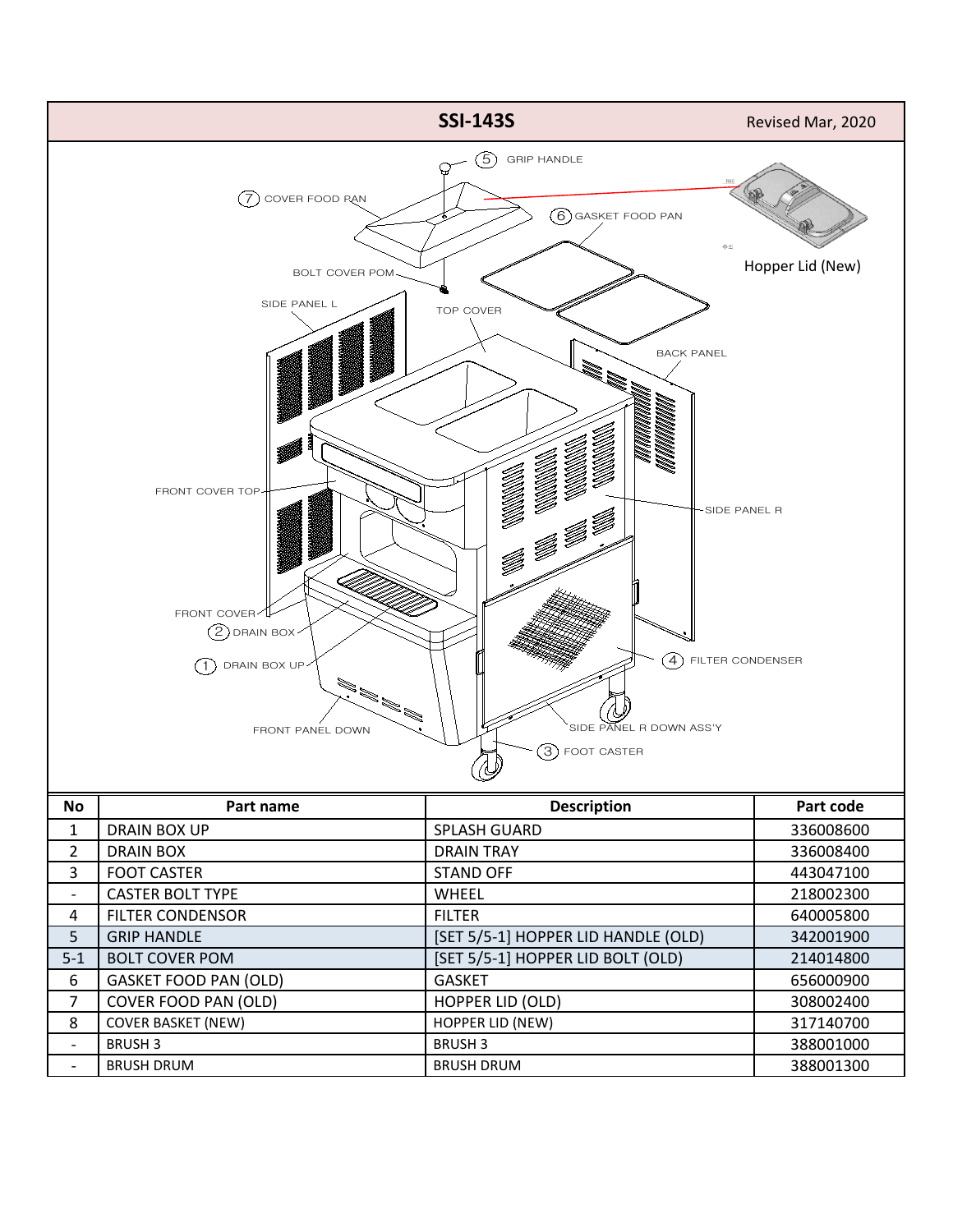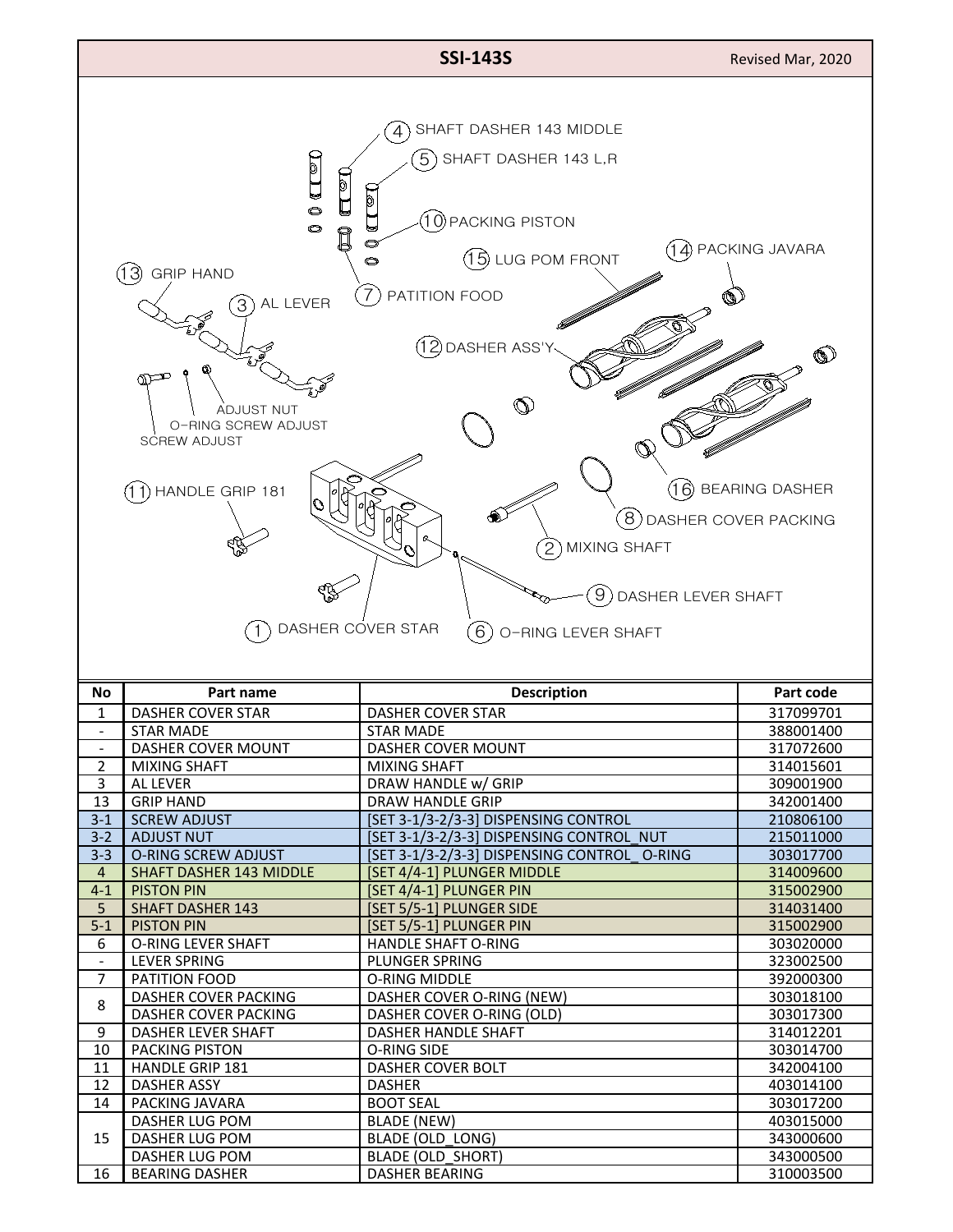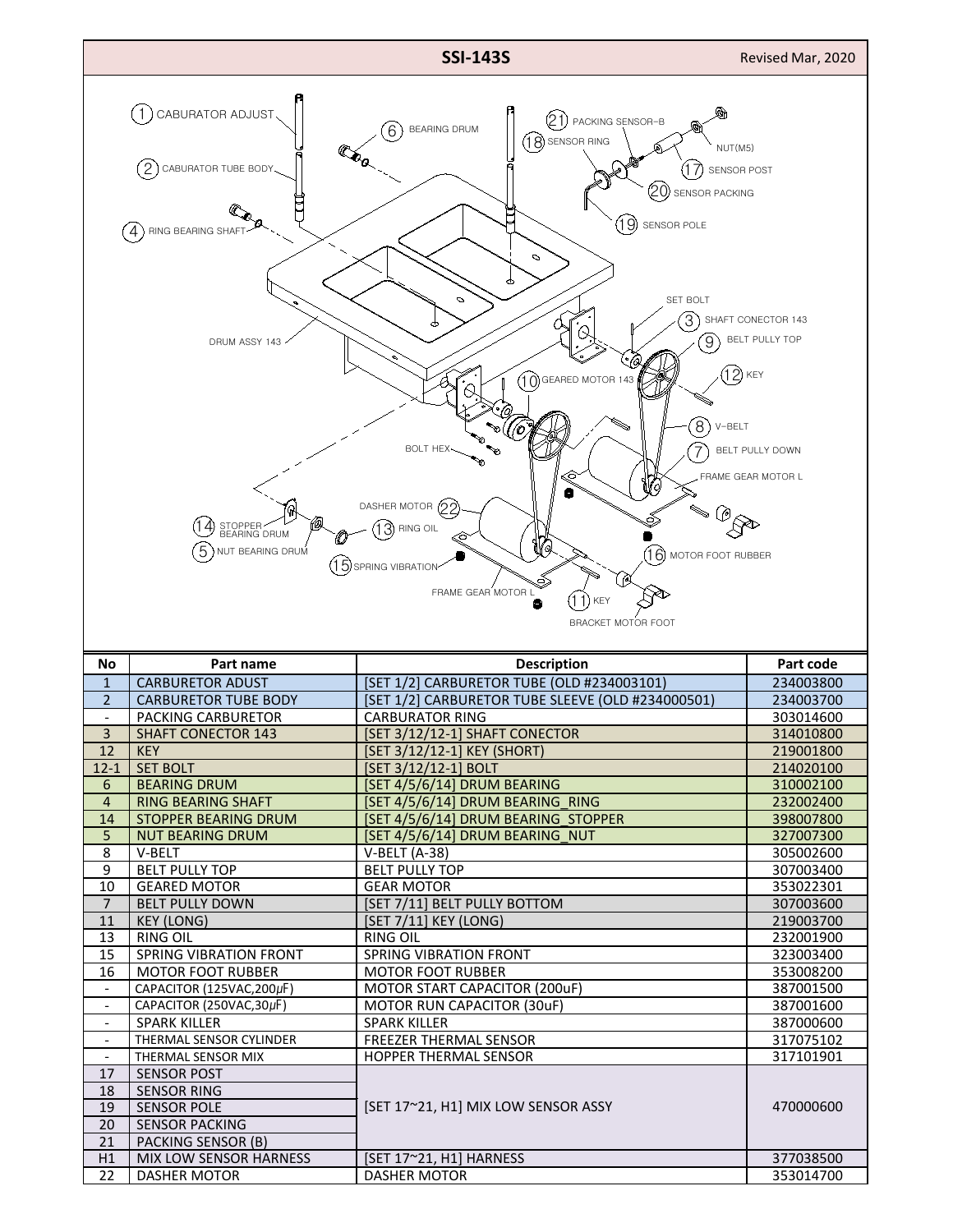

| 47       | <b>I AITUUMIN</b>               | I AII UUAINU                   | <b>JUOUULZUU</b> |
|----------|---------------------------------|--------------------------------|------------------|
| 3        | <b>CONDENSER ASSY</b>           | <b>CONDENSER ASSY</b>          | 411008301        |
| 4        | CAPILLARY 09200                 | <b>CAPILLARY</b>               | 325000300        |
| 5        | <b>FILTER DRYER</b>             | <b>HOPPER DRYER</b>            | 372002701        |
| 6        | <b>FILTER DRYER</b>             | <b>FILTER DRYER</b>            | 372001600        |
| 7        | <b>EXPANSION VALVE</b>          | <b>EXPANSION VALVE</b>         | 340013200        |
| 8        | E.P.R                           | E.P.R                          | 523000300        |
| 9        | HIGH PRESSURE SWITCH            | HIGH PRESSURE SWITCH           | 355007700        |
| 10       | COMP/NT2180GK (220V/60HZ)       | <b>FREEZER COMPRESSOR</b>      | 394010400        |
| $10-1$   | ASSY CSR BOX (FREEZER/NT2180GK) | FREEZER COMPRESSOR STARTER KIT | 426058900        |
| 11       | <b>COMP FOR HOPPER</b>          | <b>HOPPER COMPRESSOR</b>       | 394008800        |
| $11 - 1$ | START-RELAY                     | START-RELAY                    | 357009700        |
| $11 - 2$ | <b>START CAPACITOR</b>          | <b>START CAPACITOR</b>         | 659007700        |
| $11-3$   | <b>OLP</b>                      | <b>OLP</b>                     | 658001100        |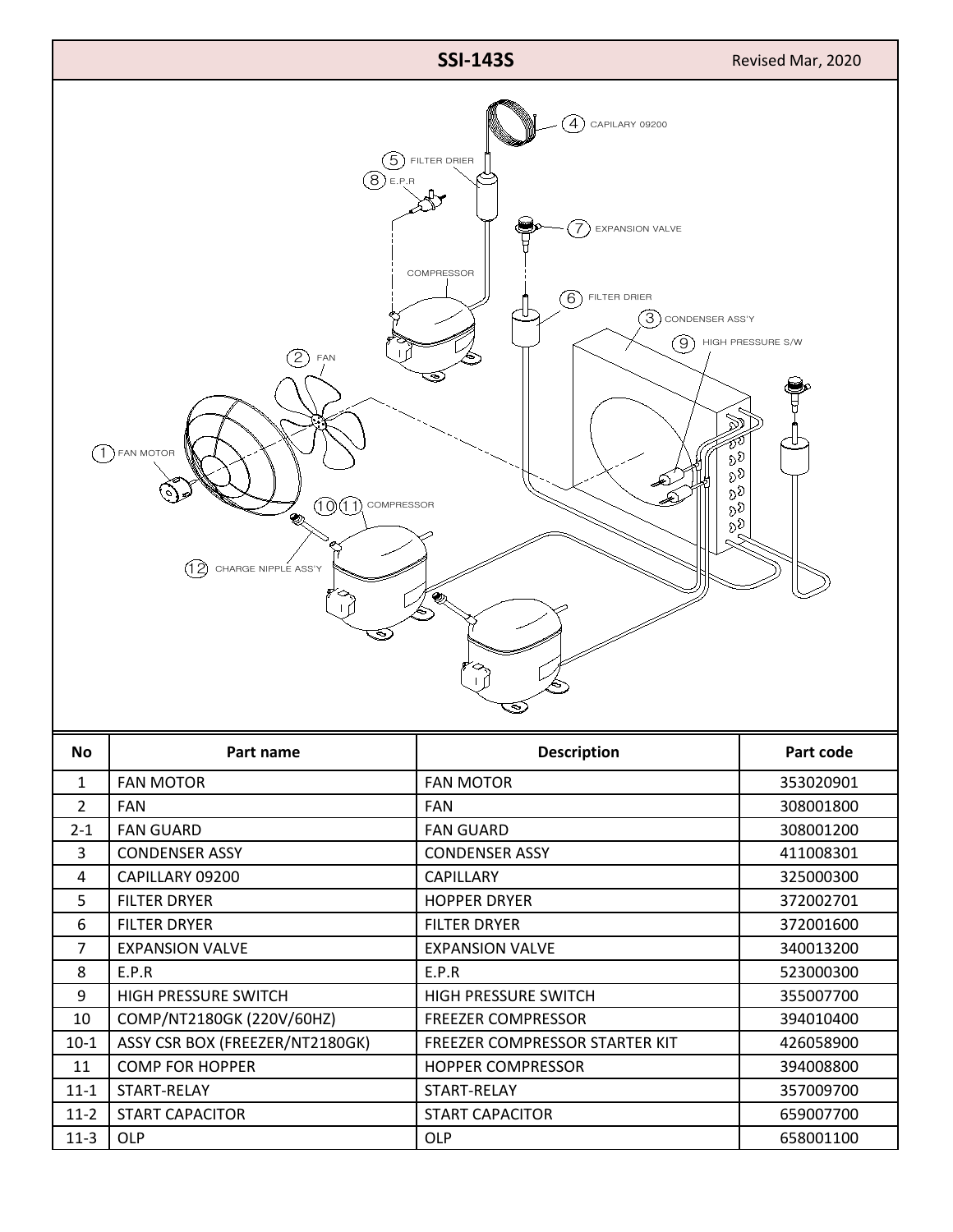